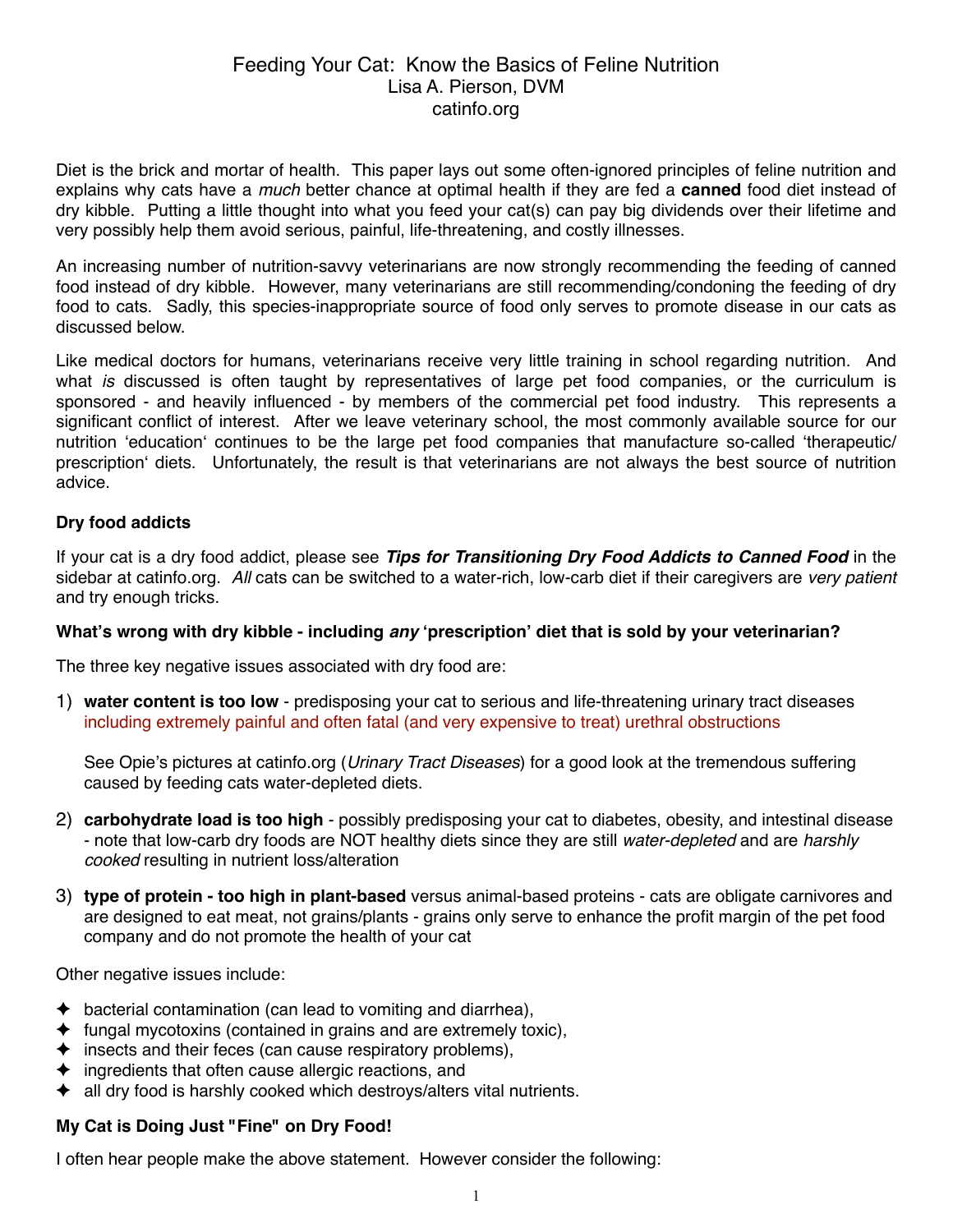- ✦ Every living creature is "fine" until outward signs of a disease process are exhibited. That may sound like a very obvious and basic statement but if you think about it……
- ✦ Every cat on the Feline Diabetes Message Board was "fine" until their owners started to recognize the signs of diabetes.
- ✦ Every cat with a blocked urinary tract was "fine" until they started to strain to urinate and either died from a ruptured bladder or had to be rushed to the hospital for emergency catheterization.
- ✦ Every cat with an inflamed bladder (cystitis) was "fine" until they ended up in pain, passing blood in their urine, and missing their litter box - soiling the home through no fault of their own.
- ✦ Every cat was ʻfine' until the feeding of species-inappropriate, hyperallergenic ingredients caught up with him and he started to show signs of food intolerance/IBD (inflammatory bowel disease) or asthma.
- ✦ Every cat was "fine" until that kidney or bladder stone got big enough to cause clinical signs.
- ✦ Every cancer patient was "fine" until their tumor grew large enough or spread far enough so that clinical signs were observed by the patient.

The point is that diseases 'brew' long before being noticed by the living being.

This is why the statement "but my cat is healthy/fine on dry food" means very little to me because I believe in **preventative nutrition**. I don't want to end up saying "oops……I guess he is not so fine now!!" when a patient presents to me with a medical problem that could have been avoided if a species-appropriate diet (low-carb canned or balanced homemade food - not dry food) had been fed to begin with.

Of course, in order to be on board with the 'preventative nutrition' argument, a person has to understand the following facts:

- ✦ *All* urinary tract systems are much healthier with an appropriate amount of **water** flowing through them. Painful, life threatening, and very expensive-to-treat urinary tract obstructions commonly occur when cats (especially males) are fed dry food. Again, see Opie's pictures at catinfo.org (*Urinary Tract Diseases*). These obstructions are serious medical emergencies but are extremely uncommon among cats fed canned food - especially if extra water is added to the canned food. Also, cats (males and females) that are fed a water-rich diet of canned food are much less likely to end up with painful cystitis.
- ✦ Cats inherently have a **low thirst drive** and need to consume water \*with\* their food. A cat's normal prey is ~70 - 75% water; dry food is only 5-10% water. Contrary to the wishful thinking of cat owners, cats do *not* make up this deficit at the water bowl. Several studies have shown that cats on canned food consume *double the amount of water* when compared to cats on dry food when all sources (food and water bowl) are considered.
- ✦ **Carbohydrates** wreak havoc on some cats' blood sugar/insulin balance predisposing them to diabetes. Dry foods, as well as some canned foods, are high in carbohydrates with some much worse than others. Note that "grain-free" does not always mean "low-carb" since potatoes and peas are often used instead of grains.
- ✦ Cats are **strict carnivores** which means they are designed to get their protein from meat not from the high level of grains/peas/potatoes found in dry food.
- ✦ Contrary to a popular myth, **dry food exerts no beneficial effect on dental health** and has no scientific support for its use in preventing dental disease. It is often swallowed whole but even if it is chewed, it is brittle and simply shatters – providing no abrasive force against the teeth. That said, canned food also does not provide any abrasive force and is no better (but no worse) for dental health when compared to dry food. Brushing your cat's teeth daily is the best way to keep their mouth healthy. Also, supplying chunks of meat to chew on is also helpful. See *Making Cat Food – Dental Health* section at catinfo.org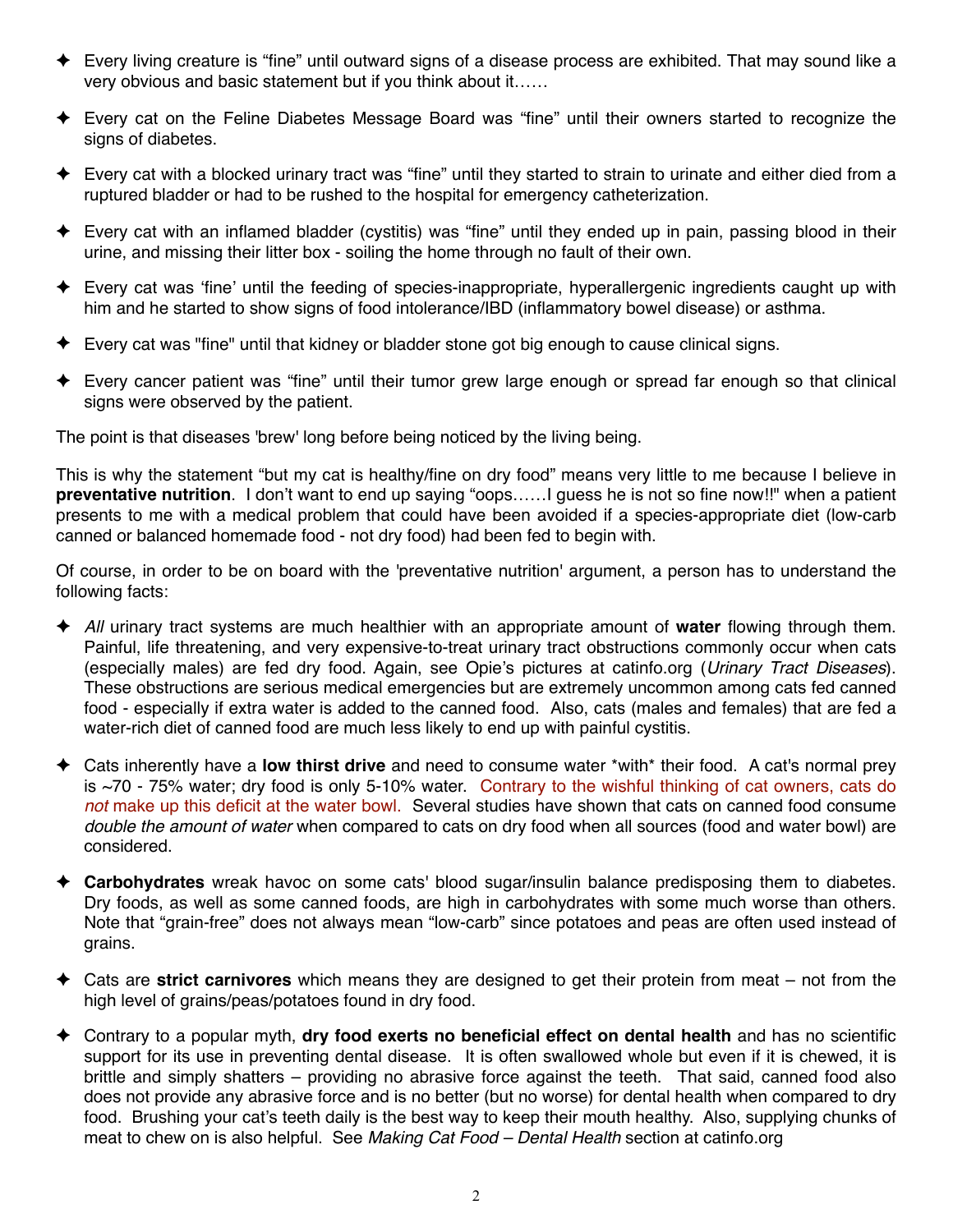Feeding cats correctly is definitely a ʻ*pay me now or pay me later*' issue. Cat caregivers often state that canned food is too expensive. However, considering the cost to treat the illnesses that arise from feeding dry food, most people re-think this issue after they receive their vet bill.

Consider practicing *preventative nutrition* before your furry buddy ends up in a diseased state that could have been prevented with proper nutrition.

Read on if you would like more details regarding a feline species-appropriate diet. Some information will be repeated from above to reinforce the critical points.

#### **Cats Need Plenty of Water** *With* **Their Food**

This is a very important section because it emphasizes why even the low-carb, grain-free dry foods are not optimal food sources for your cat. **Keep in mind that the cheapest canned food is better than** *any* **dry food on the market.**

Cats do not have a very strong thirst drive when compared to other species. Therefore, it is critical for them to ingest a *water-rich* diet.

Cats are designed to obtain most of their water from their diet since their normal prey is approximately 70 percent water. Dry foods are harshly cooked down to only 5-10 percent water whereas canned foods contain approximately 78 percent water. It is clear that canned foods are better suited to meet the cat's water needs. A cat consuming a predominantly dry-food diet does drink more water than a cat consuming a canned food diet, but when water from all sources is added together (what's in their diet plus what they drink), the cat on dry food consumes approximately half the amount of water compared to a cat eating canned food.

#### *This substantially lower water intake sets cats up for significant kidney, and bladder diseases, as well as urethral obstructions which are excruciatingly painful, costly to treat, and can be fatal.*

Think of canned food as flushing your cat's urinary tract several times a day. This is a very important tool to keep your cat from developing urinary tract problems including life-threatening urethral blockages, infection, inflammation (cystitis), and possibly chronic kidney disease which is a leading cause of death in cats.

#### **Cats Need Animal-Based Protein**

Cats are obligate (strict) carnivores and are very different from dogs in their nutritional needs. What does it mean to be an ʻobligate carnivore'? It means that your cat was built by Mother Nature to get her nutritional needs met by the consumption of a large amount of animal-based proteins (meat/organs) - not plant-based proteins (grains/vegetables).

#### **It is very important to remember that not all proteins are created equal**.

Proteins derived from animal tissues have a complete amino acid profile. (Amino acids are the building blocks of proteins. Think of them as pieces of a puzzle.) Plant-based proteins do not contain the full complement (puzzle pieces) of the critical amino acids required by an obligate carnivore. The quality and composition of a protein (are all of the puzzle pieces present?) is also referred to as its **biological value**.

Humans and dogs can take the pieces of the puzzle contained in the plant protein and, from those, make the missing pieces. Cats cannot do this. This is why humans and dogs can live on a vegetarian diet but cats cannot. (Note that I do *not* recommend vegetarian diets for dogs.)

Generally speaking, the protein in dry food, which is often heavily plant-based and always harshly cooked, is not equal in **quality** to the protein in canned food, which is (in most instances) meat-based and more gently cooked. The protein in dry food, therefore, earns a lower biological value score. Because plant proteins are cheaper than meat proteins, pet food companies will have a higher profit margin when using corn, wheat, soy, rice, etc.